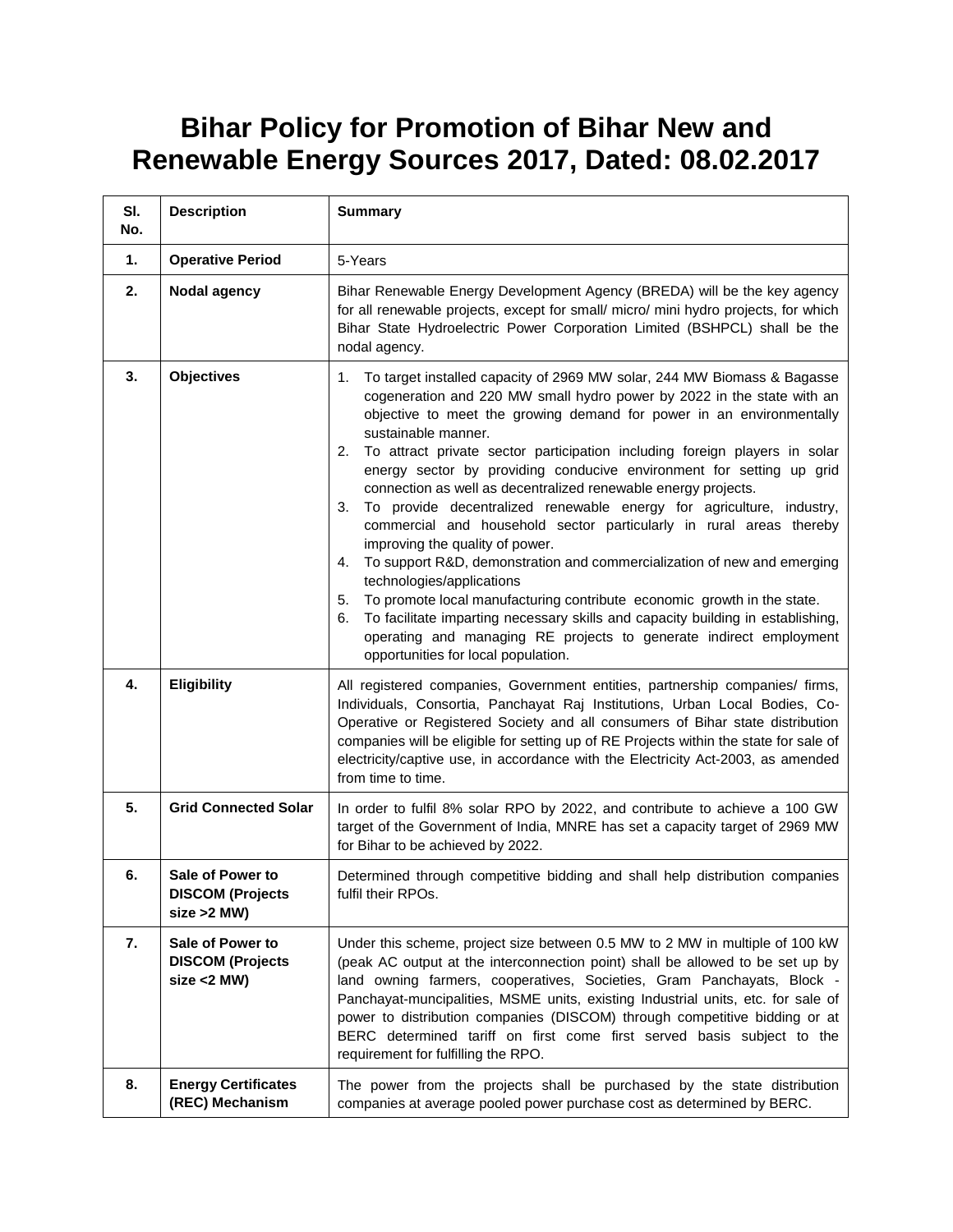| 9.  | Sale of Power to<br><b>Captive Consumer</b>              | The state shall promote solar project developers to set up solar projects for<br>captive use, or sale of power to $3rd$ party, or to states other than Bihar through<br>open access mode. Arrangement of wheeling, transmission, banking and<br>applicability of charges like open access charges, cross subsidy surcharge shall<br>be as per guidelines/regulations/orders of BERC.                                                                                                                                                    |
|-----|----------------------------------------------------------|-----------------------------------------------------------------------------------------------------------------------------------------------------------------------------------------------------------------------------------------------------------------------------------------------------------------------------------------------------------------------------------------------------------------------------------------------------------------------------------------------------------------------------------------|
| 10. | <b>Solar Power Projects</b><br>Category                  | Grid connected Rooftop solar PV<br>1.<br>2.<br>Solar rooftop on gross metering mode<br>Solar rooftop on net metering mode: project capacity ranging from minimum<br>3.<br>1 kWp to 1 MWp with or without battery back-up support<br>3 <sup>rd</sup> party sale: Government of Bihar also encourages developers to set up<br>4.<br>rooftop solar projects for sale of power to a captive consumer or to a $3rd$<br>party. Applicable charges after adjusting incentives mentioned in this policy<br>document will be payable to DISCOMs. |
| 11. | <b>Small Hydro</b>                                       | The state has significant Hydro potential that includes sites for developing Micro<br>(up to 100 kW), Mini (101 kW-2 MW) & Small (2.001-25 MW) Hydro power<br>projects. RE policy envisages cumulative target of 220 MW to be achieved from<br>Micro/Mini/Small Hydro projects in Bihar.                                                                                                                                                                                                                                                |
| 12. | <b>Biomass &amp; Bagasse</b><br><b>Power</b>             | The policy envisages that Biomass and Bagasse based cogeneration<br>1.<br>projects will contribute a cumulative target of 244 MW by 2022.<br>For any project having a capacity of 5 MW or more, BREDA (Nodal<br>2.<br>Agency)/SIPB (State Investment Promotion Board) shall not approve any<br>other biomass based project within a radial distance of 25 km from approved<br>project. However, BREDA/SIPB reserves the right to reduce or increase the<br>above area, while keeping in view the availability of biomass in that area.  |
| 13. | <b>Mini-Grid Projects</b>                                | Mini grid projects with capacity size of up to 500 kW, and powered by solar,<br>1.<br>biomass, wind, or hybrid can be installed.<br>The Bihar government targets to achieve deployment around 100 MW of<br>2.<br>capacity equivalent of mini-grids.                                                                                                                                                                                                                                                                                     |
| 14. | <b>Decentralised</b><br><b>Applications</b>              | The government now targets deployment of 10,000 solar powered pumps by<br>2022. The government targets deployment of 5000 $m2$ solar concentrator area of<br>CSTs by 2022.                                                                                                                                                                                                                                                                                                                                                              |
| 15. | <b>Transmission &amp;</b><br><b>Distribution charges</b> | Exempted for wheeling of power generated from Renewable Power Projects for<br>only captive use/third party sale within the State.                                                                                                                                                                                                                                                                                                                                                                                                       |
| 16. | <b>Transmission &amp;</b><br><b>Distribution Loss</b>    | Exempted for Power Projects injecting at 33 kv or below irrespective of voltage-<br>level of the delivery point within the Distribution company                                                                                                                                                                                                                                                                                                                                                                                         |
| 17. | <b>Power Evacuation</b>                                  | The capital cost of the transmission system for evacuation of Renewable Energy<br>Power to the nearest sub-station including all metering and protective<br>instruments shall be borne by the State Government, provided the power plant is<br>located upto 10 km from the nearest sub-station.                                                                                                                                                                                                                                         |
| 18. | <b>Banking</b>                                           | Banking of 100% energy shall be permitted for all Captive and Open Access/<br>Scheduled Consumers during each financial year. Banking charges shall be<br>adjusted @ 2% of the energy delivered at the point of drawing. It shall be guided<br>by the orders issued by the state commission (BERC)                                                                                                                                                                                                                                      |
| 19. | <b>Cross-Subsidy</b><br>surcharge                        | Exempted for third party sale for projects setup within the State for the entire<br>policy period of this RE policy.                                                                                                                                                                                                                                                                                                                                                                                                                    |